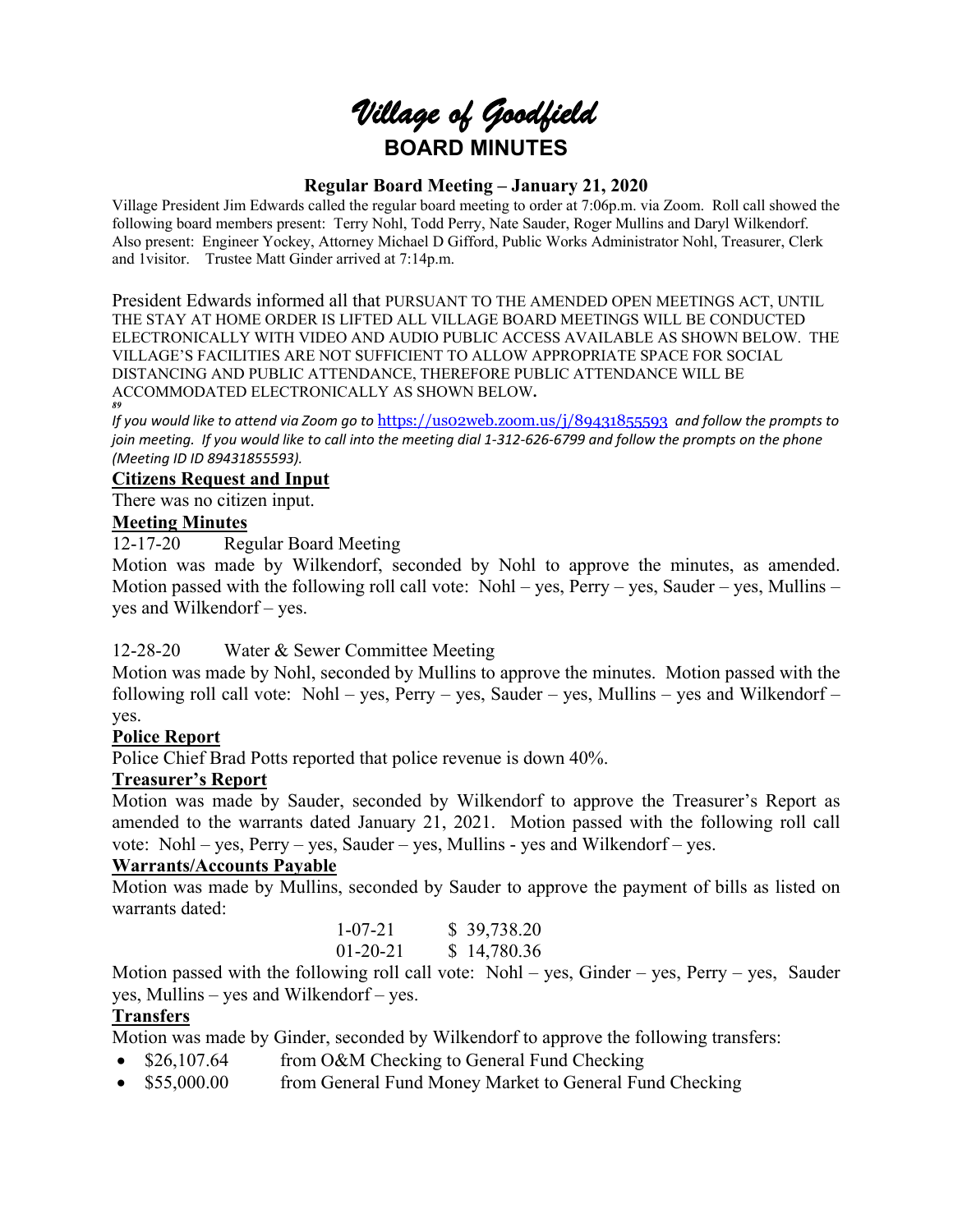- \$ 4,000.00 from General Fund Money Market to Building Fund Money Market-
- \$15,000.00 from O&M Checking to O&M Money Market
- \$ 7,000.00 from O&M Checking to Pledged Revenue (Bond Pmt)
- \$ 0.00 from TIF Fund to General Fund Checking
- \$ 0.00 from Bond Repayment Fund to General Fund Checking

Motion passed with the following roll call vote: Nohl – yes, Ginder-yes, Perry – yes, Sauder – yes, Mullins - yes and Wilkendorf – yes.

## **Payment of outstanding invoices upon request of Village Engineer**

There were no outstanding invoices.

#### **PUBLIC WORKS ADMINISTRATOR/VILLAGE ENGINEER REPORT**

**WATER TREATMENT PLANT/DISTRIBUTION SYSTEM**

Nothing discussed.

**SEWER TREATMENT PLANT/COLLECTION SYSTEM** Nothing discussed.

**SANITARY SEWER COLLECTION SYSTEM ISSUES** Nothing discussed.

**ATTORNEY REPORT** - None.

**VILLAGE PRESIDENT'S REPORT** – None.

## **OLD BUSINESS**

## **Comprehensive Plan/Mile and a half radius map**

Nothing new discussed.

## **Ingress/Egress Easement for Sanitary Sewer Trunk Main**

An alternate route was discussed at the Water  $\&$  Sewer Committee meeting. PWA prepared a letter to send to the railroad.

## **Raymond & Cleveland Street Right of Way**

PWA talked to Kevin Coulter regarding the watermain easement. Kevin said he will sign easement contingent upon the Village trimming and maintaining trees on Grimm Road. Tree trimming is scheduled to be done on Grimm Road and Timberline Road. PWA Nohl said the Village never received Right of Way on the east side of Grimm Road so property owners own to the center of the road. Engineer Yockey said you can maintain the ditch if trees are growing in the ditch.

## **Sewer Main Easement – Dr. Merheb & Barn III**

Attorney Gifford talked to Mr. Ghantos paralegal, who said they will contact the Village when they are ready.

## **Amendment to Timberline Mobile Estates Water Service Agreement – Letter of Credit**

Attorney Gifford has not been able to reach Mr. Rizqallah.

## **Consolidated Election – April 6, 2021**

Certification of Ballot has been submitted to Woodford and Tazewell County.

## **Executive Session 2(c-11) of the Open Meetings Act to discuss threatened litigation**

## There was no Executive Session.

## **NEW BUSINESS**

## **Executive Session 2(c-11) of the Open Meetings Act to discuss pending litigation**

There was no Executive Session.

TIF Issue

President Edwards, Treasurer DeGrave and Attorney Gifford met with Unit District 140 regarding the TIF Issue. They understood the issues and thought they could agree but